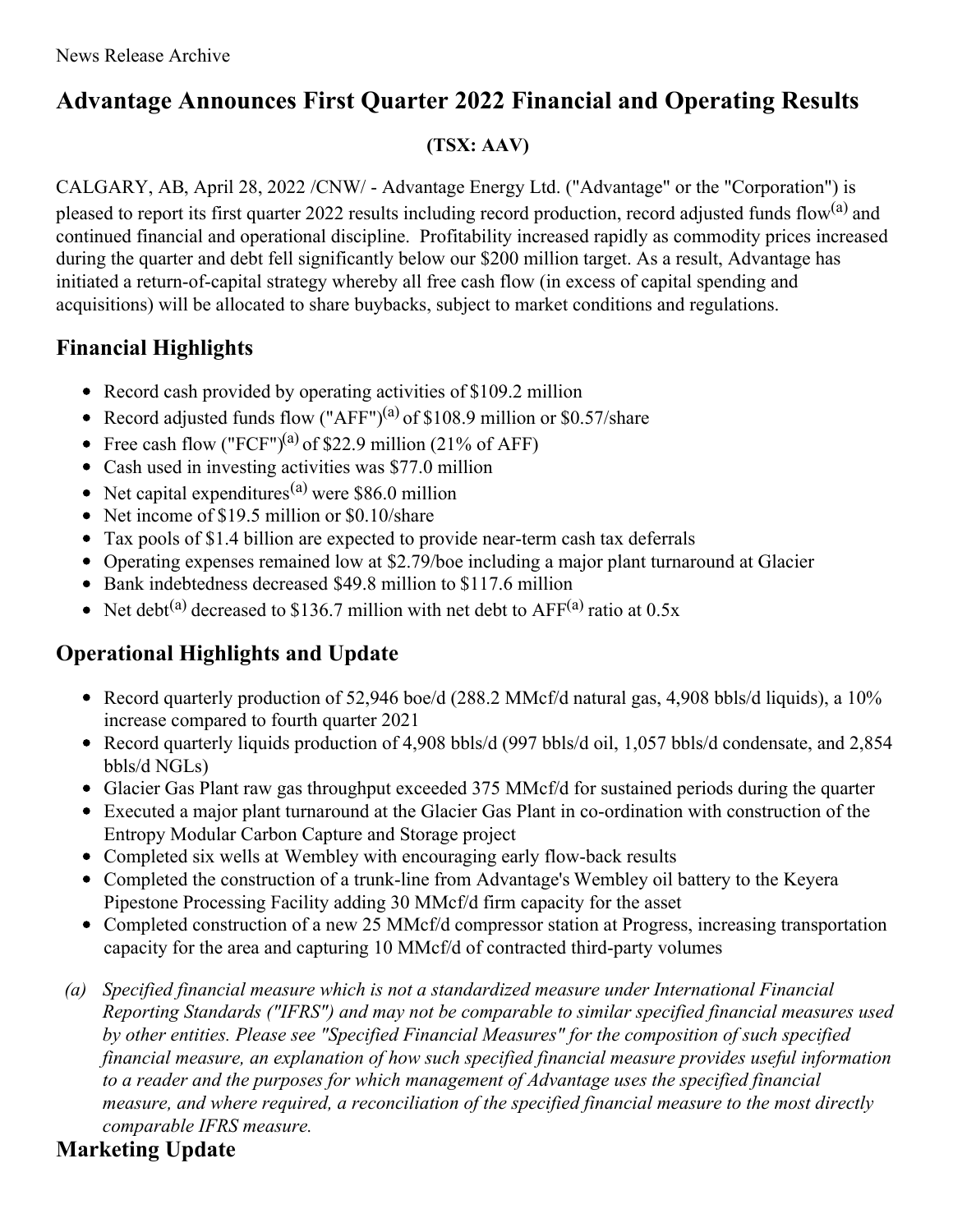Advantage increased its hedging position to approximately 44% of its forecast natural gas production for summer 2022 at an average of US\$4.23/MMbtu and 34% for winter 2022/23 at an average of US\$4.98/MMbtu.

In the first quarter of 2022, Advantage secured an additional 47.4 MMcf/d of firm transportation capacity to Empress, AB on the NGTL system for a 4-year term commencing April 2022.

# **Looking Forward**

In order to maximize shareholder returns, Advantage's priority is growing adjusted funds flow per share $(3)$ . To optimize growth of adjusted funds flow<sup>(a)</sup>, Advantage will continue to grow organically at approximately 10% per year, though growth may increase modestly should market conditions continue to be supportive. To supplement organic funds flow growth, Advantage will continue to evaluate synergistic acquisitions based on funds flow accretion, using available cash and debt.

Advantage's bank debt fell below our current debt target of approximately \$200 million during the fourth quarter of 2021 and continued to drop faster than anticipated. As a result of the current surge in profitability, Advantage anticipates that 2022 adjusted funds flow<sup>(a)</sup> will substantially exceed capital and acquisition spending. Free cash flow (net of capital and acquisitions) will be allocated to our share buyback program, with 4.1 million common shares already purchased since inception on April 13, 2022.

The capital program for the second half of 2022 will focus on oil-weighted growth which delivers outsized adjusted funds flow<sup>(a)</sup> growth per unit of production growth. While total production for 2022 is expected to grow by approximately 10%, relative adjusted funds flow<sup>(a)</sup> would be expected to grow by over 25% assuming consistent commodity prices. We are on-track to generate free cash flow $^{(a)}$  of over \$140 million in the first half of 2022.

With recent cost inflation that is being experienced by the industry, Advantage's 2022 capital program is migrating towards the top of our guidance range at approximately \$200 million. Given the increased commodity price environment and accelerated royalty payouts, 2022 royalty rates are expected to increase to between 12% and 17%. Having secured additional Empress transportation assets, 2022 transportation expenses are expected to increase to between \$4.85/boe and \$5.15/boe. Production is expected to average between 52,000 and 55,000 boe/d in 2022 (see News Release dated December 6, 2021).

With modern, low emissions-intensity assets, imminent start-up of Entropy Inc's first carbon capture and storage project at Glacier, and a plan to achieve net zero emissions by 2025, the Corporation is proud to deliver clean, reliable, sustainable energy, while contributing to a reduction in global emissions by displacing high-carbon fuels.

| <b>Financial Highlights</b>                       | Three months ended<br><b>March 31</b> |          |
|---------------------------------------------------|---------------------------------------|----------|
| (\$000, except as otherwise indicated)            | 2022                                  | 2021     |
| <b>Financial Statement Highlights</b>             |                                       |          |
| Natural gas and liquids sales                     | 177,569                               | 99,373   |
| Net income (loss) and comprehensive income (loss) | 19,496                                | (425)    |
| per basic share $^{(2)}$                          | 0.10                                  | 0.00     |
| Basic weighted average shares (000)               | 190,829                               | 188,113  |
| Cash provided by operating activities             | 109,157                               | 51,566   |
| Cash used in financing activities                 | (50, 769)                             | (7,548)  |
| Cash used in investing activities                 | (76, 983)                             | (15,069) |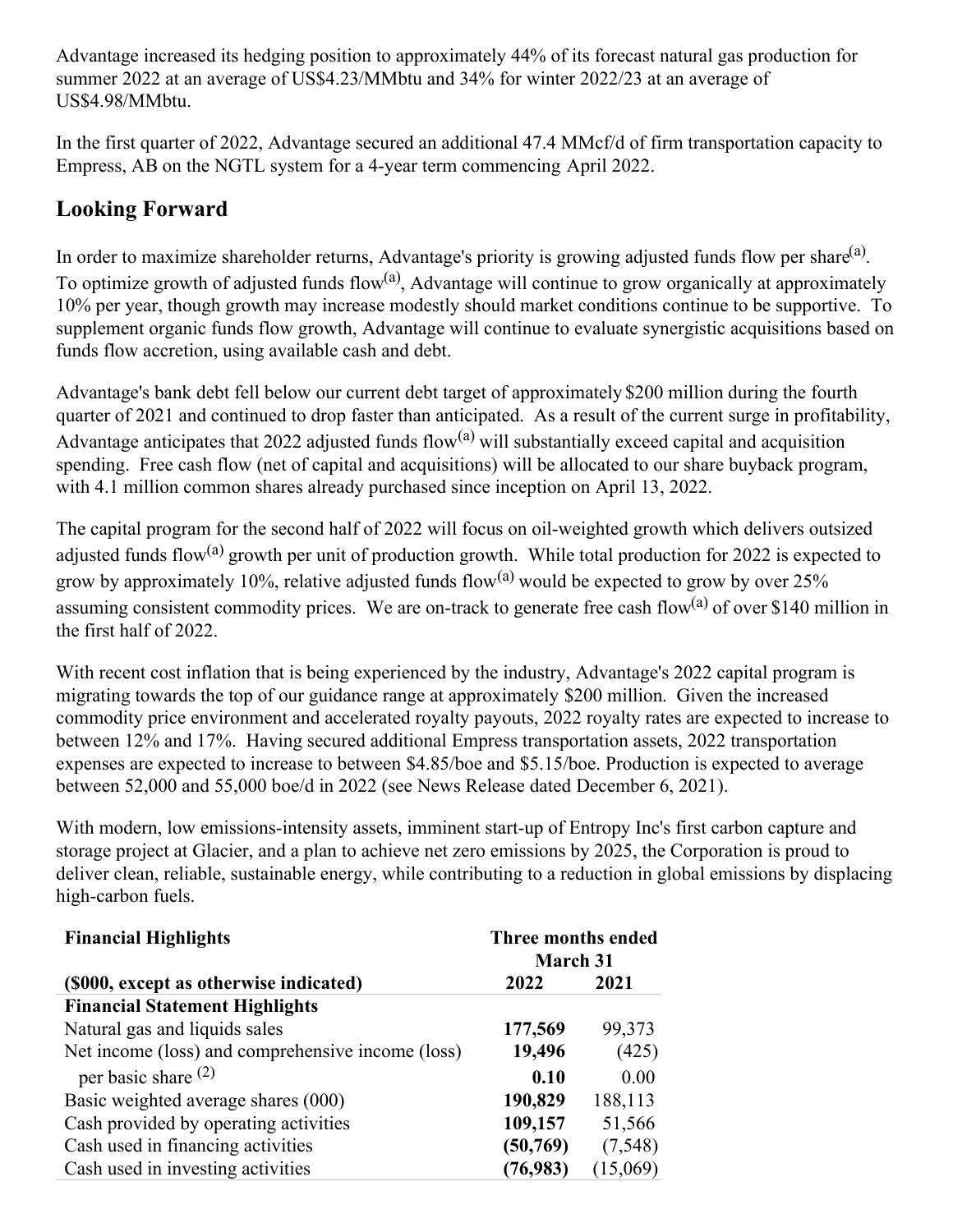# **Other Financial Highlights**

| Adjusted funds flow <sup><math>(1)</math></sup>  | 108,878 | 53,978   |
|--------------------------------------------------|---------|----------|
| per boe $(1)$                                    | 22.85   | 12.04    |
| per basic share $(1)(2)$                         | 0.57    | 0.29     |
| Net capital expenditures $(1)$                   | 86,014  | 37,185   |
| Free cash flow $^{(1)}$                          | 22,864  | 16,793   |
| Working capital (surplus) deficit <sup>(1)</sup> | 19,115  | (27,516) |
| Bank indebtedness                                | 117,558 | 240,428  |
| Net debt $(1)$                                   | 136,673 | 212,912  |

(1) Specified financial measure which is not a standardized measure under International Financial Reporting Standards ("IFRS") and may not be comparable to similar specified financial measures used by other entities. Please see "Specified Financial Measures" for the composition of such specified financial measure, an explanation of how such specified financial measure provides useful information to a reader and the purposes for which management of Advantage uses the specified financial measure, and where required, a reconciliation of the specified financial measure to the most directly comparable IFRS measure.

(2) Based on basic weighted average shares outstanding.

| <b>Operating Highlights</b>                                             | <b>Three months</b><br>March 31 |        |
|-------------------------------------------------------------------------|---------------------------------|--------|
|                                                                         | 2022                            | 2021   |
| Operating                                                               |                                 |        |
| Production                                                              |                                 |        |
| Crude oil (bbls/d)                                                      | 997                             | 1,395  |
| Condensate (bbls/d)                                                     | 1,057                           | 721    |
| $NGLs$ (bbls/d)                                                         | 2,854                           | 2,493  |
| Total liquids production (bbls/d)                                       | 4,908                           | 4,609  |
| Natural gas (Mcf/d)                                                     | 288,226 271,262                 |        |
| Total production (boe/d)                                                | 52,946                          | 49,819 |
| Average realized prices (including realized derivatives) <sup>(2)</sup> |                                 |        |
| Natural gas (\$/Mcf)                                                    | 5.04                            | 3.07   |
| Liquids (\$/bbl)                                                        | 82.48                           | 48.11  |
| <b>Operating Netback (\$/boe)</b>                                       |                                 |        |
| Natural gas and liquids sales <sup>(2)</sup>                            | 37.26                           | 22.16  |
| Realized losses on derivatives <sup>(2)</sup>                           | (2.19)                          | (0.87) |
| Processing and other income                                             | 0.30                            |        |
| Net sales of purchased natural gas                                      | 0.01                            |        |
| Royalty expense <sup>(2)</sup>                                          | (3.42)                          | (1.13) |
| Operating expense <sup><math>(2)</math></sup>                           | (2.79)                          | (2.45) |
| Transportation expense <sup>(2)</sup>                                   | (4.36)                          | (3.57) |
| Operating netback $(1)(2)$                                              | 24.81                           | 14.14  |

 $\overline{(1)}$  Specified financial measure which is not a standardized measure under IFRS and may not be comparable to similar specified financial measures used by other entities. Please see "Specified Financial Measures" for the composition of such specified financial measure, an explanation of how such specified financial measure provides useful information to a reader and the purposes for which management of Advantage uses the specified financial measure, and where required, a reconciliation of the specified financial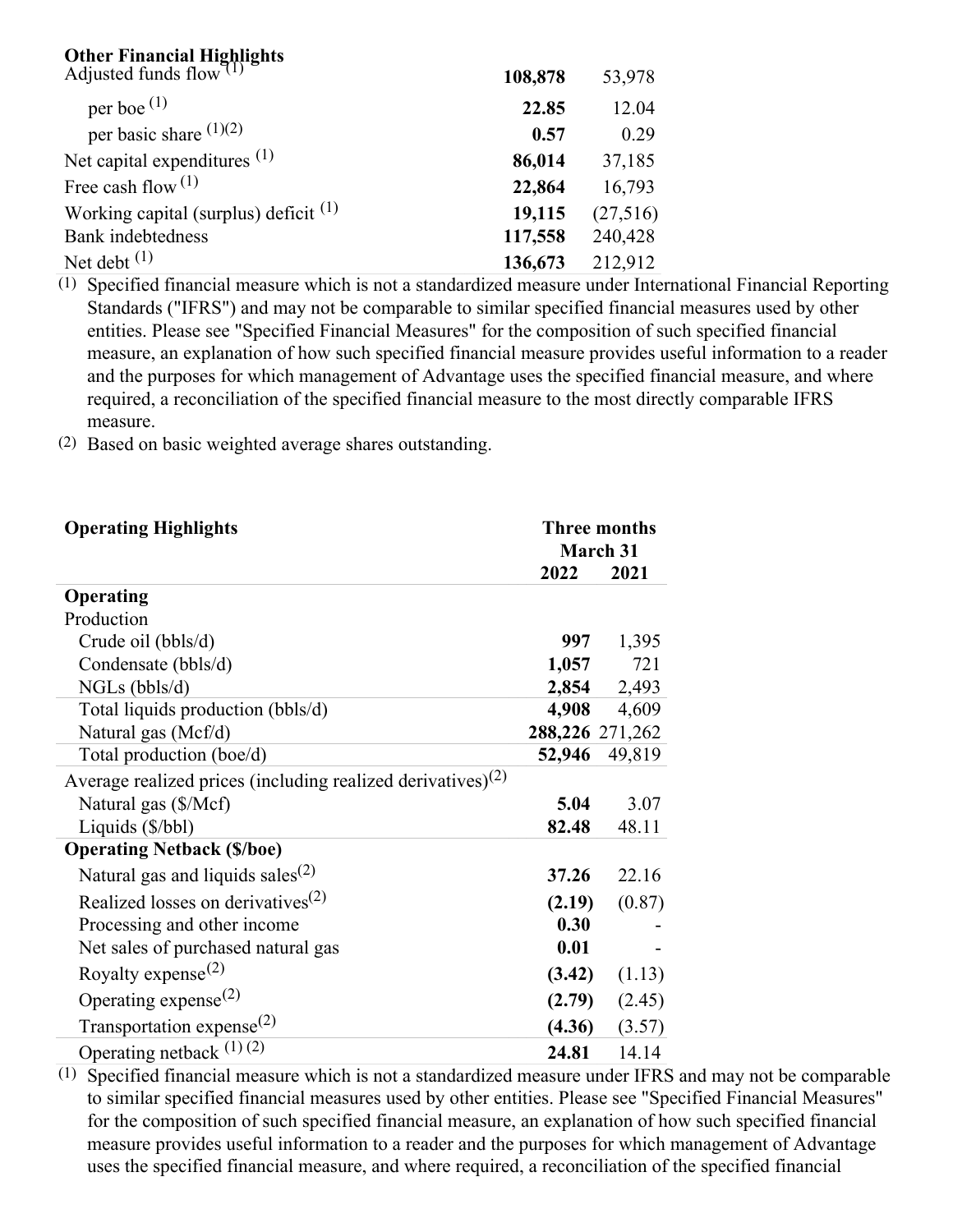measure to the most directly comparable IFRS measure. (2) Specified financial measure which is a supplementary financial measure. Please see "Specified Financial Measures" for the composition of such supplementary financial measure.

The Corporation's unaudited consolidated financial statements for the three months ended March 31, 2022 together with the notes thereto, and Management's Discussion and Analysis for the three months ended March 31, 2022 have been filed on SEDAR and are available on the Corporation's website at [https://www.advantageog.com/investors/financial-reports](https://c212.net/c/link/?t=0&l=en&o=3520560-1&h=1956055545&u=https%3A%2F%2Fwww.advantageog.com%2Finvestors%2Ffinancial-reports&a=https%3A%2F%2Fwww.advantageog.com%2Finvestors%2Ffinancial-reports). Upon request, Advantage will provide a hard copy of any financial reports free of charge.

#### *Forward-Looking Information and Advisory*

*The information in this press release contains certain forward-looking statements, including within the meaning of applicable securities laws. These statements relate to future events or our future intentions or performance. All statements other than statements of historical fact may be forward-looking statements. Forward-looking statements are often, but not always, identified by the use of words such as "anticipate", "continue", "demonstrate", "expect", "may", "can", "will", "believe", "would" and similar expressions and include statements relating to, among other things, Advantage's position, strategy and development plans and the benefits to be derived therefrom; the Corporation's estimated tax pools and the anticipated benefits to be derived therefrom; Advantage's anticipated growth per year; that Advantage will pursue synergistic acquisitions based on funds flow accretion using available cash and debt; the Corporation's expectations that its adjusted funds flow will substantially exceed capital and acquisition spending during 2022; that the* Corporation will allocate its free cash flow to its share buyback program; the focus of Advantage's capital program for the second half of 2022; the Corporation's expectations that it will generate free cash flow of over \$140 million in the first half of 2022 and approach zero net debt by mid-year; the Corporation's 2022 *capital program guidance; the Corporation's anticipated 2022 average production; and the Corporation's expectations that it will continue to deliver clean, reliable, sustainable energy, and contribute to a reduction in global emissions by displacing high-carbon fuels. Advantage's actual decisions, activities, results, performance or achievement could dif er materially from those expressed in, or implied by, such forwardlooking statements and accordingly, no assurances can be given that any of the events anticipated by the* forward-looking statements will transpire or occur or, if any of them do, what benefits that Advantage will *derive from them.*

*These statements involve substantial known and unknown risks and uncertainties, certain of which are beyond Advantage's control, including, but not limited to: changes in general economic, market and business conditions; industry conditions, including as a result of demand and supply ef ects resulting from the COVID-19 pandemic; actions by governmental or regulatory authorities including increasing taxes and changes in investment or other regulations; changes in tax laws, royalty regimes and incentive programs relating to the oil and gas industry; Advantage's success at acquisition, exploitation and development of reserves; unexpected drilling results; changes in commodity prices, currency exchange rates, net capital expenditures, reserves or reserves estimates and debt service requirements; the occurrence of unexpected events involved in the exploration for, and the operation and development of, oil and gas properties, including hazards such as fire, explosion, blowouts, cratering, and spills, each of which could result in substantial damage to wells, production and processing facilities, other property and the environment or in personal injury; changes or fluctuations in production levels; delays in anticipated timing of drilling and completion of wells; individual well productivity; competition from other producers; the lack of availability of qualified personnel or management; credit risk; changes in laws and regulations including the adoption of* new environmental laws and regulations and changes in how they are interpreted and enforced; our ability to *comply with current and future environmental or other laws; stock market volatility and market valuations; liabilities inherent in oil and natural gas operations; competition for, among other things, capital,*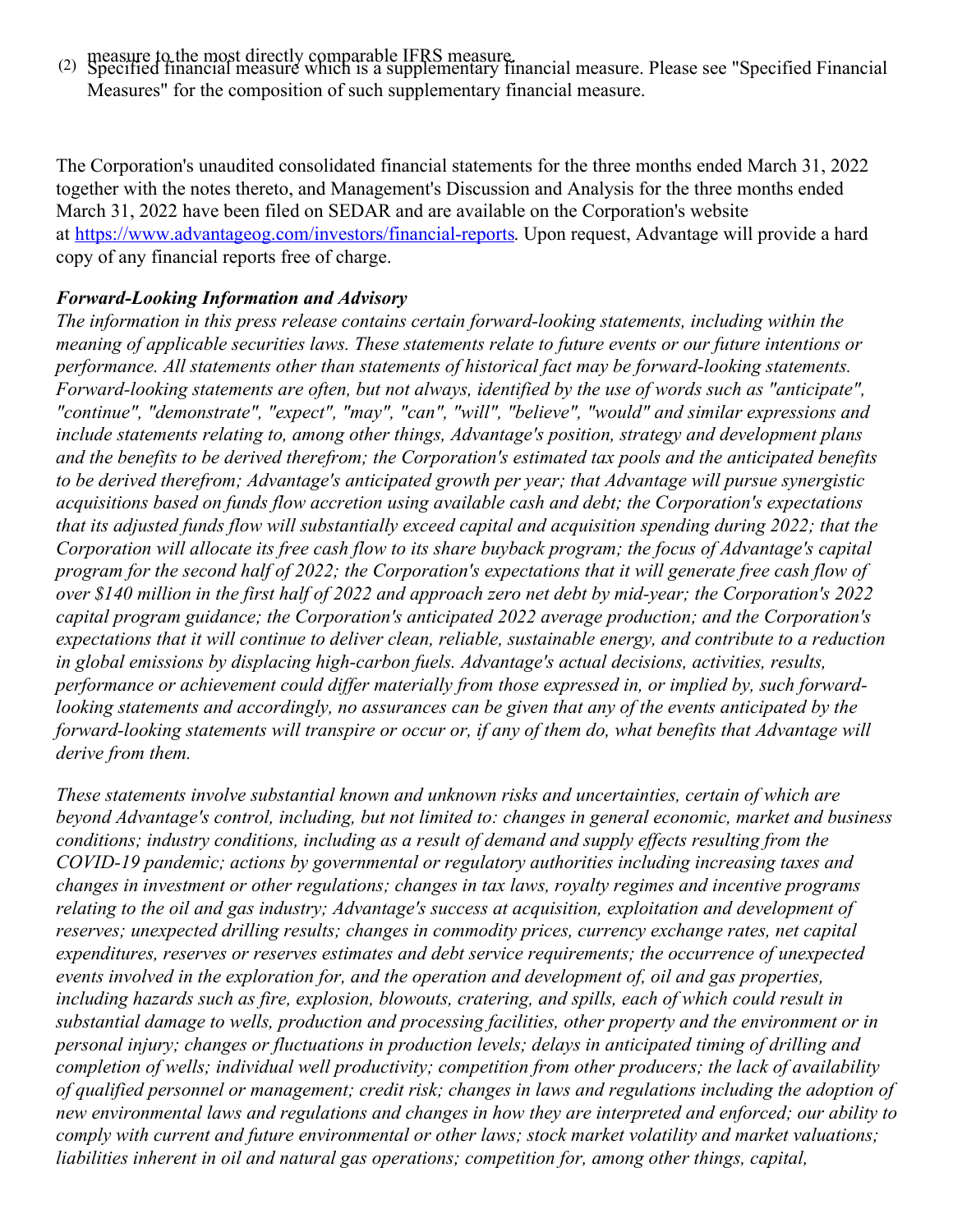*acquisitions of reserves, undeveloped lands and skilled personnel; incorrect assessments of the value of acquisitions; geological, technical, drilling and processing problems and other dif iculties in producing petroleum reserves; ability to obtain required approvals of regulatory authorities; ability to access suf icient capital from internal and external sources; the Corporation's estimated tax pools may be less than anticipated; Advantage's anticipated growth per year may be less than anticipated; that growth in adjusted funds flow per share may not lead to increased shareholder returns; that Advantage may not complete synergistic acquisitions; that a capital program focused on oil-weighted growth will deliver outsized adjusted funds flow growth per unit of production growth; the Corporation's cash flow may not exceed capital investment during 2022; that the Corporation may not allocate its free cash flow to its share buyback program; the Corporation may generate less free cash flow than anticipated; and that the Corporation may* not achieve zero net debt in its anticipated timeframe, or at all. Many of these risks and uncertainties and *additional risk factors are described in the Corporation's Annual Information Form which is available at [www.sedar.com](http://www.sedar.com) ("SEDAR") and [www.advantageog.com](http://www.advantageog.com). Readers are also referred to risk factors described in other documents Advantage files with Canadian securities authorities.*

*With respect to forward-looking statements contained in this press release, Advantage has made assumptions regarding, but not limited to: conditions in general economic and financial markets; the impact and duration* thereof that the COVID-19 pandemic will have on (i) the demand for crude oil, NGLs and natural gas, (ii) the supply chain including the Corporation's ability to obtain the equipment and services it requires, and (iii) the Corporation's ability to produce, transport and/or sell its crude oil, NGLs and natural gas; effects of *regulation by governmental agencies; current and future commodity prices and royalty regimes; the Corporation's current and future hedging program; future exchange rates; royalty rates; future operating costs; future transportation costs and availability of product transportation capacity; availability of skilled labor; availability of drilling and related equipment; timing and amount of net capital expenditures; the* impact of increasing competition; the price of crude oil and natural gas; the number of new wells required to achieve the budget objectives; that the Corporation will have sufficient cash flow, debt or equity sources or *other financial resources required to fund its capital and operating expenditures and requirements as needed; that the Corporation's conduct and results of operations will be consistent with its expectations; that the Corporation will have the ability to develop the Corporation's properties in the manner currently contemplated; current or, where applicable, proposed assumed industry conditions, laws and regulations* will continue in effect or as anticipated; that growth in adjusted funds flow per share will lead to increased *shareholder returns; that pursuing synergistic acquisitions will supplement organic growth; that the* Corporation will allocate its free cash flow to its share buyback program; that a capital program focused on *oil-weighted growth will deliver outsized adjusted funds flow growth per unit of production growth; and the estimates of the Corporation's production and reserves volumes and the assumptions related thereto (including commodity prices and development costs) are accurate in all material respects. Estimates of free cash flow for 2022 are based on forward looking information from the Corporation's Consolidated Management's Discussion & Analysis for the quarter and year-ended December 31, 2021 ("MD&A") and can be found on page 3 of the MD&A available on SEDAR at [www.sedar.com](http://www.sedar.com) and on the Corporation's website at <https://www.advantageog.com/investors/financial-reports> and commodity price assumptions including average AECO \$4.00/mcf, Henry Hub US\$4.35/mmbtu, WTI US\$78/bbl, and \$US/\$CDN 0.79. All forward looking estimates include current hedging and market diversification transactions. Readers are cautioned that the foregoing lists of factors are not exhaustive.*

*The future acquisition by the Corporation of the Corporation's common shares pursuant to its share buyback program, if any, and the level thereof is uncertain. Any decision to acquire common shares of the* Corporation pursuant to the share buyback program will be subject to the discretion of the board of directors *of the Corporation and may depend on a variety of factors, including, without limitation, the Corporation's business performance, financial condition, financial requirements, growth plans, expected capital requirements and other conditions existing at such future time including, without limitation, contractual*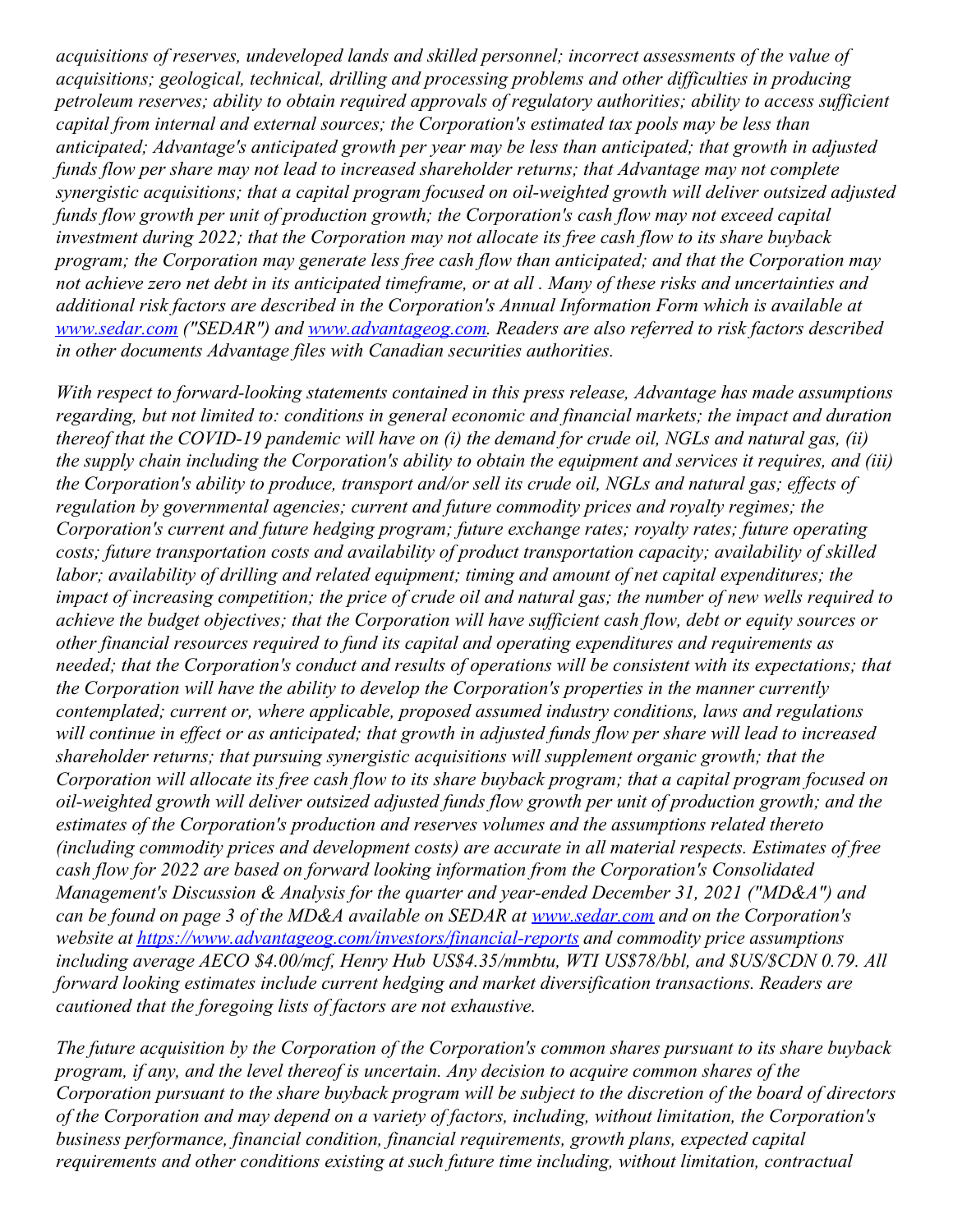*restrictions and satisfaction of the solvency tests imposed on the Corporation under applicable corporate* law. There can be no assurance of the number of common shares of the Corporation that the Corporation *will acquire pursuant to its share buyback program, if any, in the future.*

*Management has included the above summary of assumptions and risks related to forward-looking* information above and in its continuous disclosure filings on SEDAR in order to provide shareholders with a *more complete perspective on Advantage's future operations and such information may not be appropriate for other purposes. Advantage's actual results, performance or achievement could dif er materially from those expressed in, or implied by, these forward-looking statements and, accordingly, no assurance can be* given that any of the events anticipated by the forward-looking statements will transpire or occur, or if any of *them do so, what benefits that Advantage will derive there from. Readers are cautioned that the foregoing* lists of factors are not exhaustive. These forward-looking statements are made as of the date of this news *release and Advantage disclaims any intent or obligation to update publicly any forward-looking statements,* whether as a result of new information, future events or results or otherwise, other than as required by *applicable securities laws.*

*This press release contains information that may be considered a financial outlook under applicable securities laws about the Corporation's potential financial position, including, but not limited to, the Corporation's estimated tax pools; the Corporation's expected growth in adjusted funds flow; the* Corporation's expectations that it will generate free cash flow of over \$140 million in the first half of 2022 and approach zero net debt by mid-year; and Advantage's 2022 capital program; all of which are subject to *numerous assumptions, risk factors, limitations and qualifications, including those set forth in the above paragraphs. The actual results of operations of the Corporation and the resulting financial results will vary* from the amounts set forth in this press release and such variations may be material. This information has been provided for illustration only and with respect to future periods are based on budgets and forecasts that are speculative and are subject to a variety of contingencies and may not be appropriate for other purposes. Accordingly, these estimates are not to be relied upon as indicative of future results. Except as required by *applicable securities laws, the Corporation undertakes no obligation to update such financial outlook. The* financial outlook contained in this press release was made as of the date of this press release and was *provided for the purpose of providing further information about the Corporation's potential future business operations. Readers are cautioned that the financial outlook contained in this press release is not conclusive and is subject to change.*

Barrels of oil equivalent (boe) and thousand cubic feet of natural gas equivalent (mcfe) may be misleading, particularly if used in isolation. Boe and mcfe conversion ratios have been calculated using a conversion rate of six thousand cubic feet of natural gas equivalent to one barrel of oil. A boe and mcfe conversion ratio of 6 mcf: 1 bbl is based on an energy equivalency conversion method primarily applicable at the burner tip and does not represent a value equivalency at the wellhead. Given that the value ratio based on the current price of crude oil as compared to natural gas is significantly different from the energy equivalency of 6:1, utilizing *a conversion on a 6:1 basis may be misleading as an indication of value.*

### *Specified Financial Measures*

*Throughout this news release, Advantage discloses certain measures to analyze financial performance, financial position, and cash flow. These non-GAAP and other financial measures do not have any standardized meaning prescribed under IFRS and therefore may not be comparable to similar measures* presented by other entities. The non-GAAP and other financial measures should not be considered to be more *meaningful than GAAP measures which are determined in accordance with IFRS, such as net income (loss) and comprehensive income (loss), cash provided by operating activities, and cash used in investing activities, as indicators of Advantage's performance.*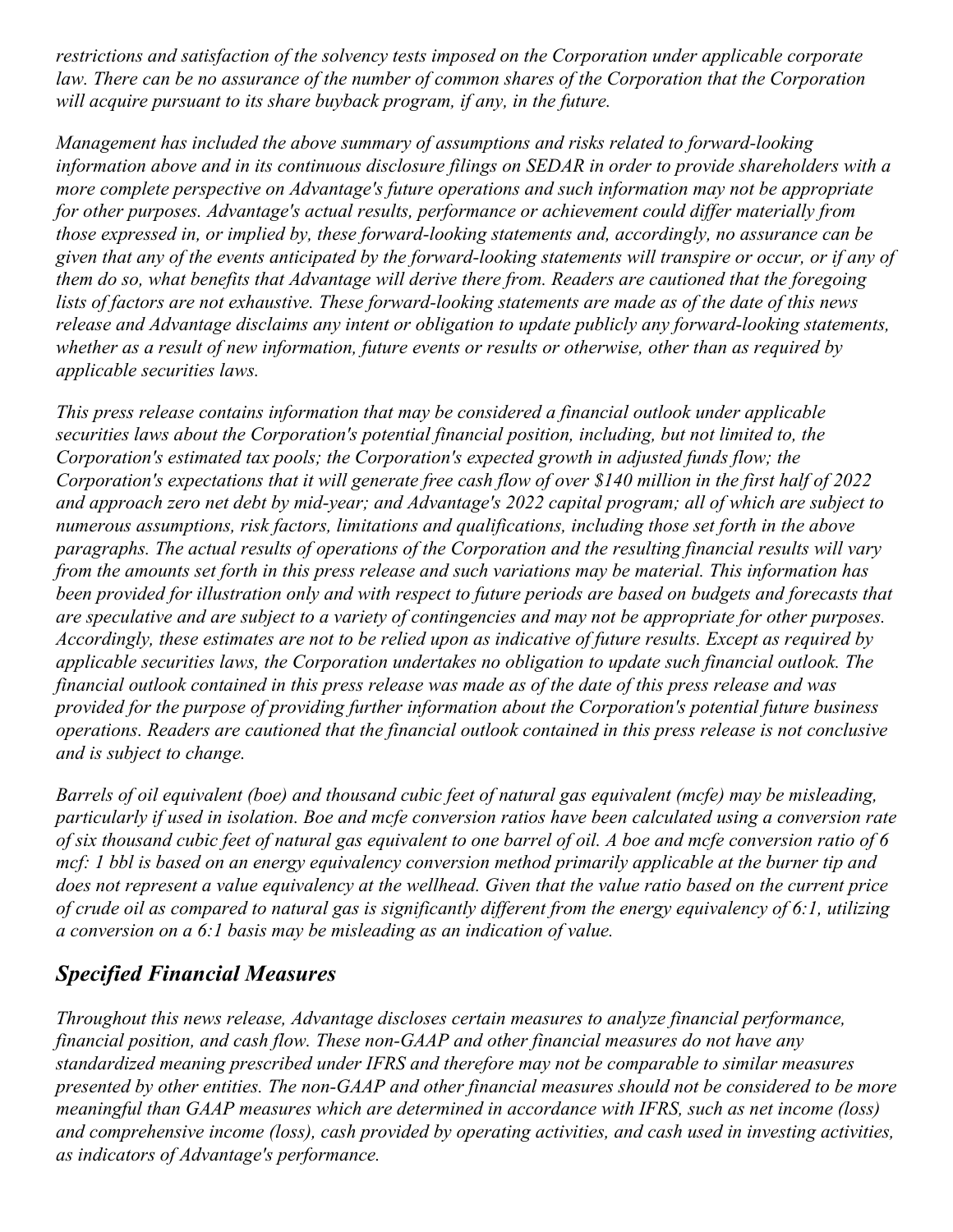## *Non-GAAP Financial Measures*

#### *Adjusted Funds Flow*

The Corporation considers adjusted funds flow to be a useful measure of Advantage's ability to generate cash from the production of natural gas and liquids, which may be used to settle outstanding debt and obligations, *support future capital expenditures plans, or return capital to shareholders. Changes in non-cash working capital are excluded from adjusted funds flow as they may vary significantly between periods and are not considered to be indicative of the Corporation's operating performance as they are a function of the timeliness of collecting receivables and paying payables. Expenditures on decommissioning liabilities are excluded from the calculation as the amount and timing of these expenditures are unrelated to current* production and are partially discretionary due to the nature of our low liability. A reconciliation of the most *directly comparable financial measure has been provided below:*

|                                           | Three months ended<br>March 31 |        |
|-------------------------------------------|--------------------------------|--------|
| (\$000)                                   | 2022                           | 2021   |
| Cash provided by operating activities     | 109,157                        | 51,566 |
| Expenditures on decommissioning liability | 451                            | 14     |
| Changes in non-cash working capital       | (730)                          | 2,398  |
| Adjusted funds flow                       | 108,878                        | 53,978 |

#### *Net Capital Expenditures*

*Net capital expenditures include total capital expenditures related to property, plant and equipment, exploration and evaluation assets and intangible assets. Management considers this measure reflective of* actual capital activity for the period as it excludes changes in working capital related to other periods and *excludes cash receipts on government grants. A reconciliation of the most directly comparable financial measure has been provided below:*

|                                     | Three months ended<br>March 31 |        |
|-------------------------------------|--------------------------------|--------|
| $($ \$000 $)$                       | 2022                           | 2021   |
| Cash used in investing activities   | 76,983                         | 15,069 |
| Changes in non-cash working capital | 9,026                          | 2,116  |
| Project funding received            |                                | 20,000 |
| Net capital expenditures            | 86,014                         | 37,185 |

#### *Free Cash Flow*

*Advantage computes free cash flow as adjusted funds flow less net capital expenditures. Advantage uses free* cash flow as an indicator of the efficiency and liquidity of Advantage's business by measuring its cash *available after net capital expenditures to settle outstanding debt and obligations and potentially return capital to shareholders by paying dividends or buying back common shares. A reconciliation of the most directly comparable financial measure has been provided below:*

#### **Three months ended**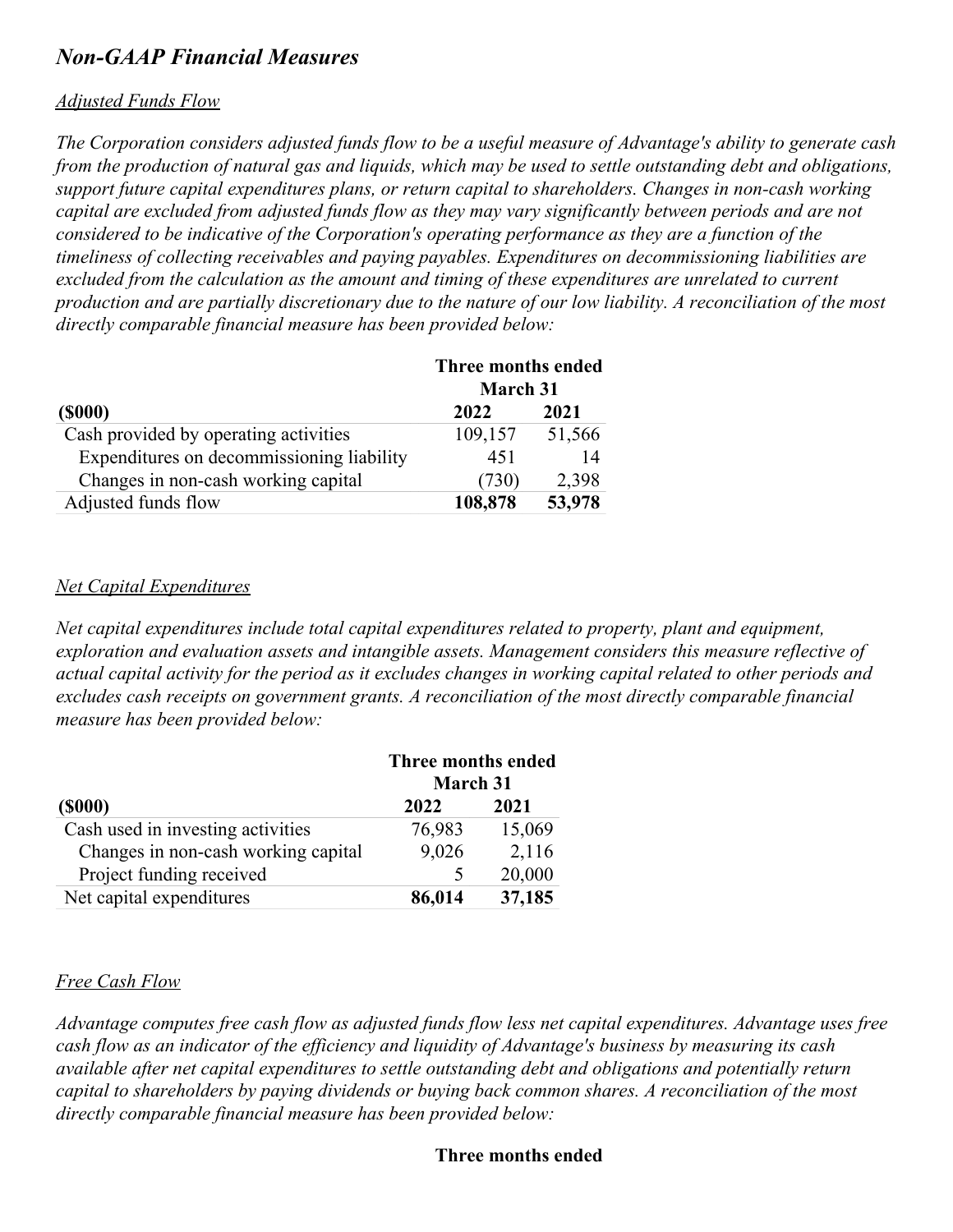| <b>(\$000)</b>                            | 202March 3021 |          |
|-------------------------------------------|---------------|----------|
| Cash provided by operating activities     | 109,157       | 51,566   |
| Cash used in investing activities         | (76,983)      | (15,069) |
| Changes in non-cash working capital       | (9,756)       | 282      |
| Expenditures on decommissioning liability | 451           | 14       |
| Project funding received                  | (5)           | (20,000) |
| Free cash flow                            | 22.864        | 16,793   |

### *Operating Netback*

*Operating netback is comprised of sales revenue and realized gains (losses) on derivatives, processing and other income, net sales of purchased natural gas, net of expenses resulting from field operations, including royalty expense, operating expense and transportation expense. Operating netback provides Management and users with a measure to compare the profitability of field operations between companies, development areas and specific wells. The composition of operating netback is as follows:*

|                                    | Three months ended |          |
|------------------------------------|--------------------|----------|
|                                    | <b>March 31</b>    |          |
| $($ \$000 $)$                      | 2022               | 2021     |
| Natural gas and liquids sales      | 177,569            | 99,373   |
| Realized losses on derivatives     | (10, 443)          | (3,901)  |
| Processing and other income        | 1,438              |          |
| Net sales of purchased natural gas | 70                 |          |
| Royalty expense                    | (16,297)           | (5,087)  |
| Operating expense                  | (13,293)           | (10,985) |
| Transportation expense             | (20, 753)          | (16,000) |
| Operating netback                  | 118,291            | 63,400   |
|                                    |                    |          |

### **Non-GAAP Ratios**

### *Adjusted Funds Flow per Share*

*Adjusted funds flow per share is derived by dividing adjusted funds flow by the basic weighted average shares outstanding of the Corporation. Management believes that adjusted funds flow per share provides investors an indicator of funds generated from the business that could be allocated to each shareholder's equity position.*

|                                           | Three months ended |         |
|-------------------------------------------|--------------------|---------|
|                                           | March 31           |         |
| (\$000, except as otherwise indicated)    | 2022               | 2021    |
| Adjusted funds flow                       | 108,878            | 53,978  |
| Weighted average shares outstanding (000) | 190,829            | 188,113 |
| Adjusted funds flow per share (\$/share)  | 0.57               | 0.29    |

### *Adjusted Funds Flow per BOE*

Adjusted funds flow per boe is derived by dividing adjusted funds flow by the total production in boe for the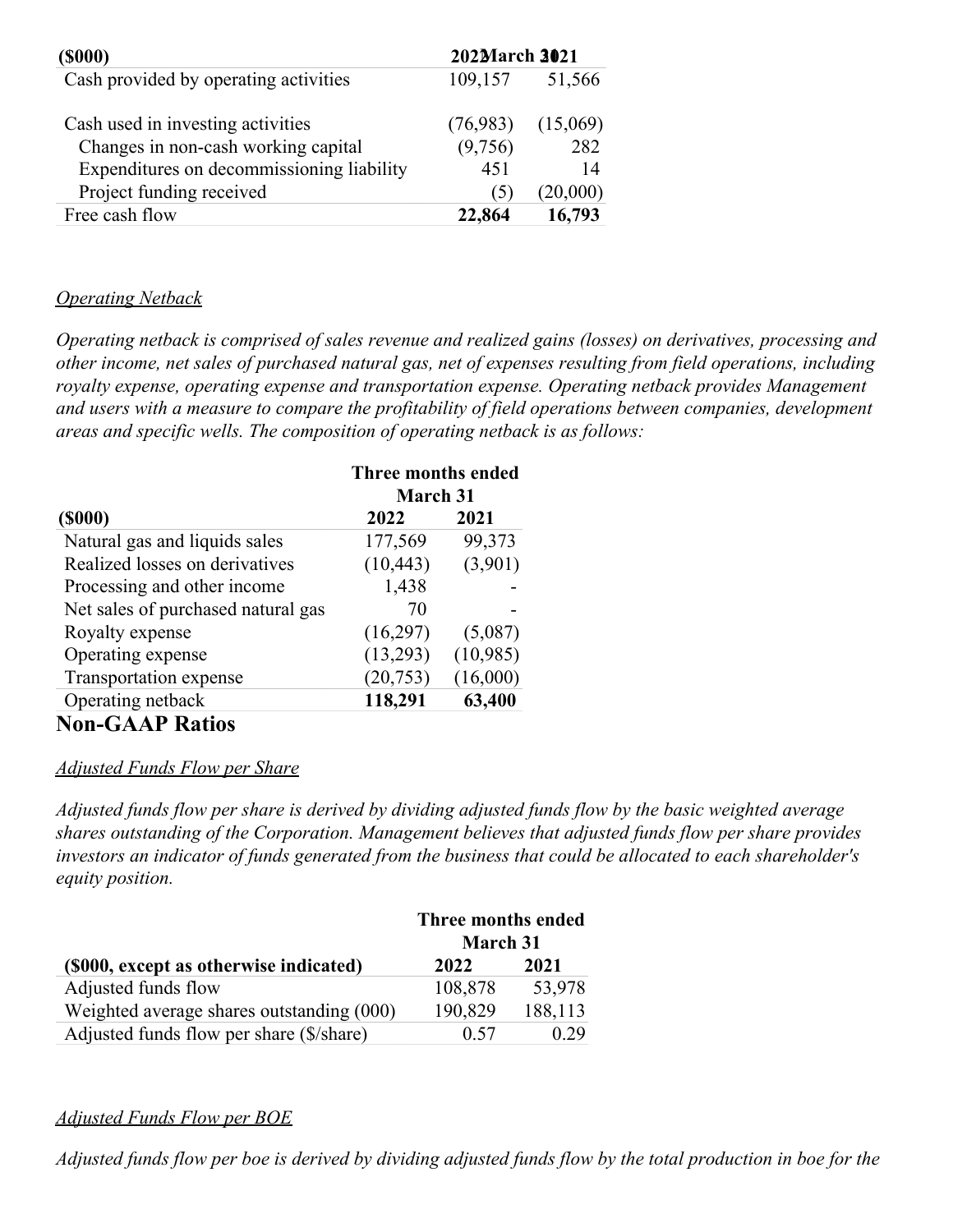*reporting period. Adjusted funds flow per boe is a useful ratio that allows users to compare the Corporation's adjusted funds flow against other competitor corporations with dif erent rates of production.*

|                                        | Three months ended<br><b>March 31</b> |        |
|----------------------------------------|---------------------------------------|--------|
| (\$000, except as otherwise indicated) | 2022                                  | 2021   |
| Adjusted funds flow                    | 108,878                               | 53,978 |
| Total production (boe/d)               | 52,946                                | 49,819 |
| Days in period                         | 90                                    | 90     |
| Total production (000 boe)             | 4,765                                 | 4,484  |
| Adjusted funds flow per BOE (\$/boe)   | 22.85                                 | 12.04  |

#### *Operating netback per BOE*

*Operating netback per boe is derived by dividing each component of the operating netback by the total production in boe for the reporting period. Operating netback per boe provides Management and users with a measure to compare the profitability of field operations between companies, development areas and specific wells against other competitor corporations with dif erent rates of production.*

|                                        | Three months ended |        |
|----------------------------------------|--------------------|--------|
|                                        | <b>March 31</b>    |        |
| (\$000, except as otherwise indicated) | 2022               | 2021   |
| Operating netback                      | 118,291            | 63,400 |
|                                        |                    |        |
| Total production (boe/d)               | 52,946             | 49,819 |
| Days in period                         | 90                 | 90     |
| Total production (000 boe)             | 4,765              | 4,484  |
| Operating netback per BOE (\$/boe)     | 24.81              | 14.14  |

#### *Payout Ratio*

*Payout ratio is calculated by dividing net capital expenditures by adjusted funds flow. Advantage uses* payout ratio as an indicator of the efficiency and liquidity of Advantage's business by measuring its cash *available after net capital expenditures to settle outstanding debt and obligations and potentially return capital to shareholders by paying dividends or buying back common shares.*

|                                        | Three months ended |        |
|----------------------------------------|--------------------|--------|
|                                        | <b>March 31</b>    |        |
| (\$000, except as otherwise indicated) | 2022               | 2021   |
| Net capital expenditures               | 86,014             | 37,185 |
| Adjusted funds flow                    | 108,878            | 53,978 |
| Payout ratio                           | 0.8                | 0.7    |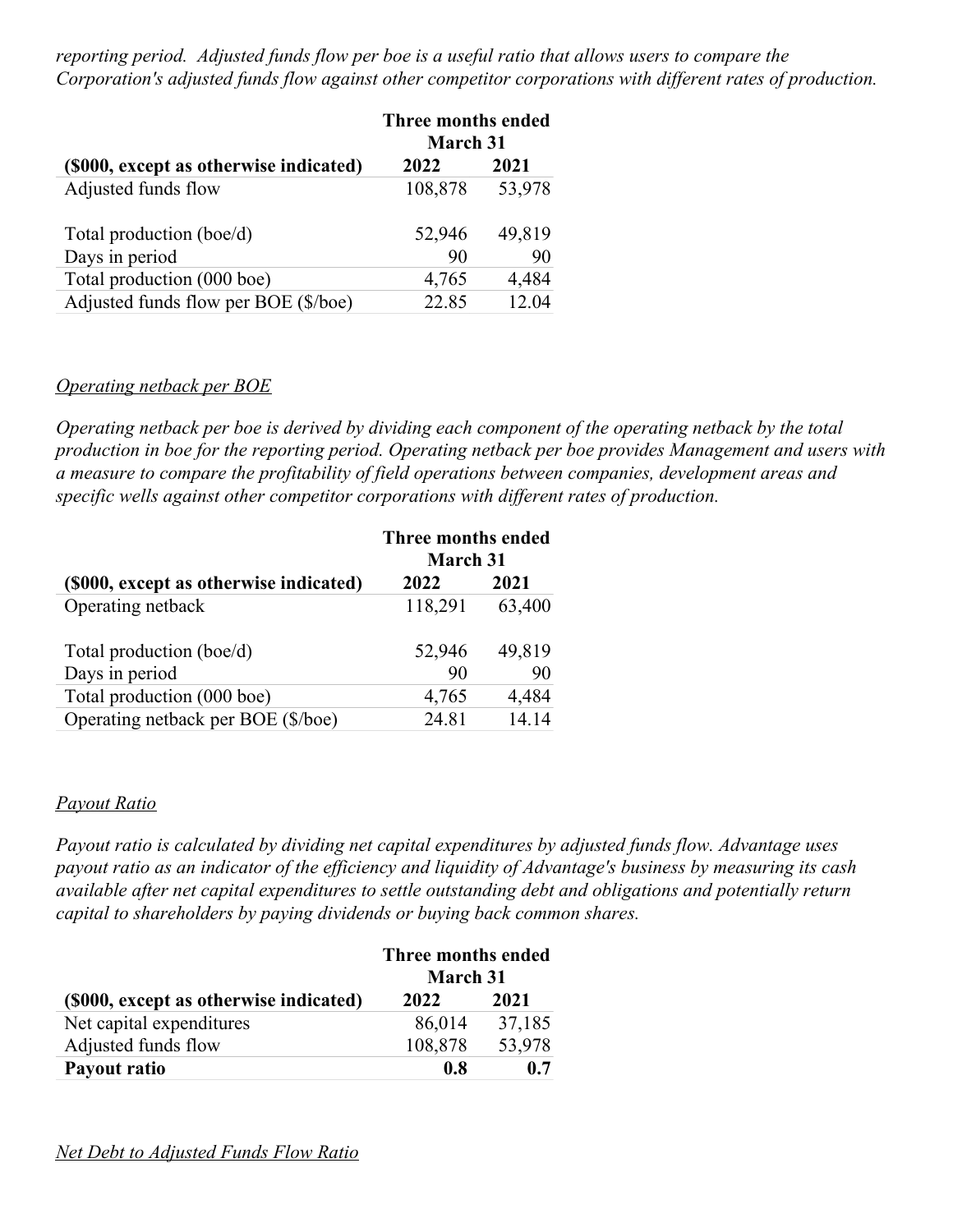Net debt to adjusted funds flow is calculated by dividing net debt by adjusted fund flow for the previous four quarters. Net debt to adjusted funds flow is a coverage ratio that provides Management and users the ability to determine how long it would take the Corporation to repay its bank indebtedness if it devoted all its *adjusted funds flow to debt repayment.*

|                                           |         | March 31 March 31 |
|-------------------------------------------|---------|-------------------|
| (\$000, except as otherwise indicated)    | 2022    | 2021              |
| Net Debt                                  | 136,673 | 212,912           |
| Adjusted funds flow (prior four quarters) | 289,724 | 126,546           |
| Net debt to adjusted funds flow ratio     | 0.5     | 1.7               |
| <b>Capital Management Measures</b>        |         |                   |

# *Working Capital*

*Working capital is a capital management financial measure that provides Management and users with a measure of the Corporation's short-term operating liquidity. By excluding short term derivatives and the current portion of provision and other liabilities, Management and users can determine if the Corporation's energy operations are suf icient to cover the short-term operating requirements. Working capital is not a standardized measure and therefore may not be comparable with the calculation of similar measures by other entities. Ef ective March 31, 2022, the Corporation reclassified deferred share units which were previously included in trade and other accrued liabilities, to provisions and other liabilities. Management determined that by reclassifying the deferred share units to provisions and other liabilities, users can better determine the Corporation's short-term operating requirements. Comparative figures have been restated to reflect the reclassification.*

*A summary of working capital as at March 31, 2022 and December 31, 2021 is as follows:*

|                                     |           | March 31 December 31 |
|-------------------------------------|-----------|----------------------|
|                                     | 2022      | 2021                 |
| Cash and cash equivalents           | 6,643     | 25,238               |
| Trade and other receivables         | 58,297    | 54,769               |
| Prepaid expenses and deposits       | 4,143     | 3,483                |
| Trade and other accrued liabilities | (88, 198) | (76, 625)            |
| Working capital surplus (deficit)   | (19, 115) | 6,865                |

#### *Net Debt*

*Net debt is a capital management financial measure that provides Management and users with a measure to assess the Corporation's liquidity. Net debt is not a standardized measure and therefore may not be comparable with the calculation of similar measures by other entities. Comparative figures have been restated to reflect the reclassification of deferred share units in trade and other accrued liabilities which af ects net debt.*

A summary of the reconciliation of net debt as at March 31, 2022 and December 31, 2021 is as follows:

|                                           |         | March 31 December 31 |
|-------------------------------------------|---------|----------------------|
|                                           | 2022    | 2021                 |
| Bank indebtedness (non-current) (note 12) | 117,558 | 167,345              |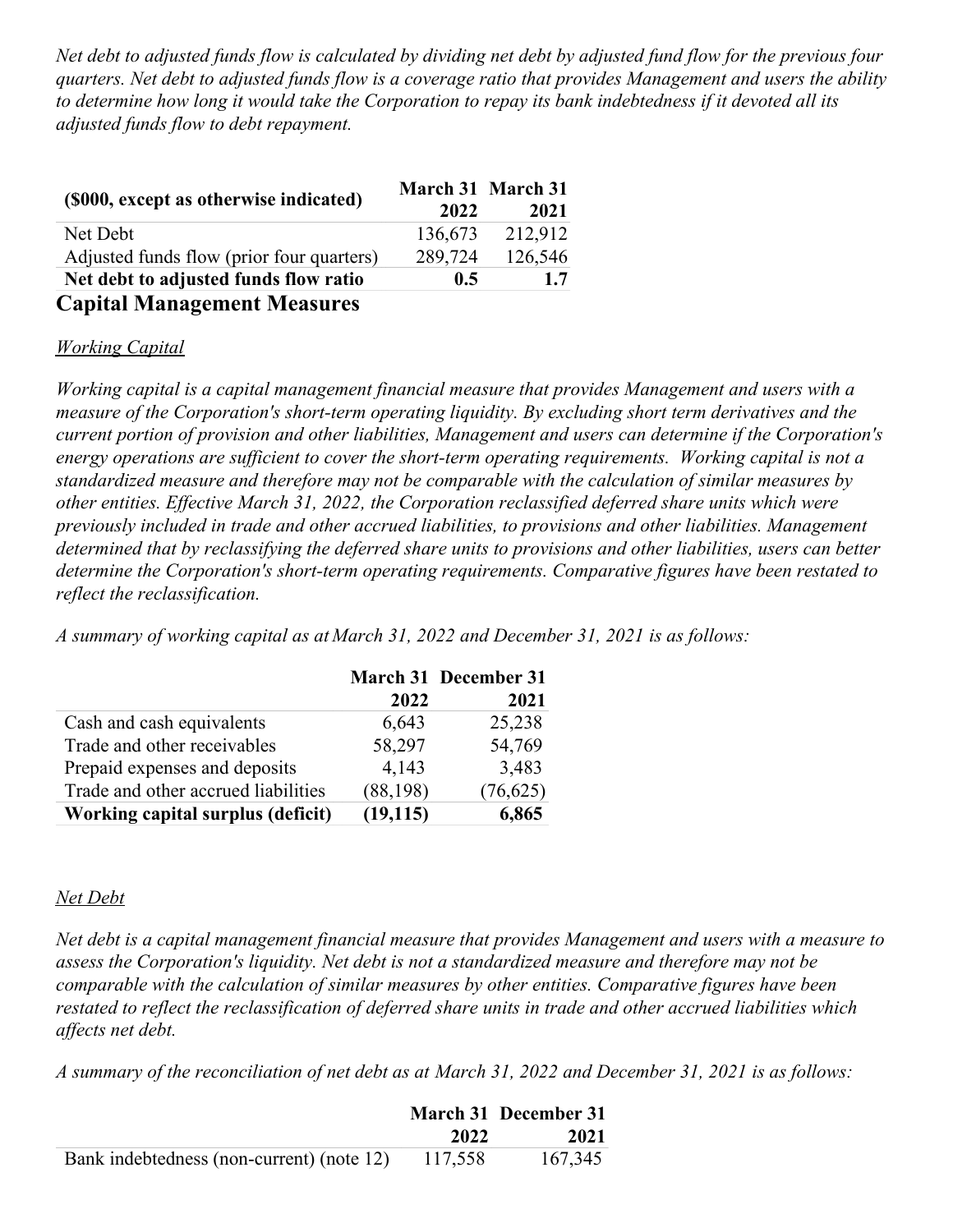### **Supplementary Financial Measures**

*Average Realized Prices*

*The Corporation discloses multiple average realized prices within the MD&A (see "Commodity Prices and Marketing"). The determination of these prices are as follows:*

*"Natural gas excluding derivatives" is comprised of natural gas sales, as determined in accordance with IFRS, divided by the Corporation's natural gas production.*

*"Natural gas including derivatives" is comprised of natural gas sales, including realized gains (losses) on natural gas derivatives, as determined in accordance with IFRS, divided by the Corporation's natural gas production.*

*"Crude Oil" is comprised of crude oil sales, as determined in accordance with IFRS, divided by the Corporation's crude oil production.*

*"Condensate" is comprised of condensate sales, as determined in accordance with IFRS, divided by the Corporation's condensate production.*

*"NGLs" is comprised of NGLs sales, as determined in accordance with IFRS, divided by the Corporation's NGLs production.*

*"Total liquids excluding derivatives" is comprised of crude oil, condensate and NGLs sales, as determined in accordance with IFRS, divided by the Corporation's crude oil, condensate and NGLs production.*

*"Total liquids including derivatives" is comprised of crude oil, condensate and NGLs sales, including realized gains (losses) on crude oil derivatives as determined in accordance with IFRS, divided by the Corporation's crude oil, condensate and NGLs production.*

#### *Dollars per BOE figures*

*Throughout the MD&A, the Corporation presents certain financial figures, in accordance with IFRS, stated in dollars per boe. These figures are determined by dividing the applicable financial figure as prescribed* under IFRS by the Corporation's total production for the respective period. Below is a list of figures which *have been presented in the MD&A in \$ per boe:*

- *Cash finance expense per boe*
- *Depreciation expense per boe*
- *Finance expense per boe*
- *General and administrative expense per boe*
- *Natural gas and liquids sales per boe*
- *Operating expense per boe*
- *Realized losses on derivatives per boe*
- *Royalty expense per boe*
- *Net sales of purchased natural gas per boe*
- *Processing and other income per boe*
- *Share-based compensation expense per boe*
- *Transportation expense per bo*

*The following abbreviations used in this press release have the meanings set forth below:*